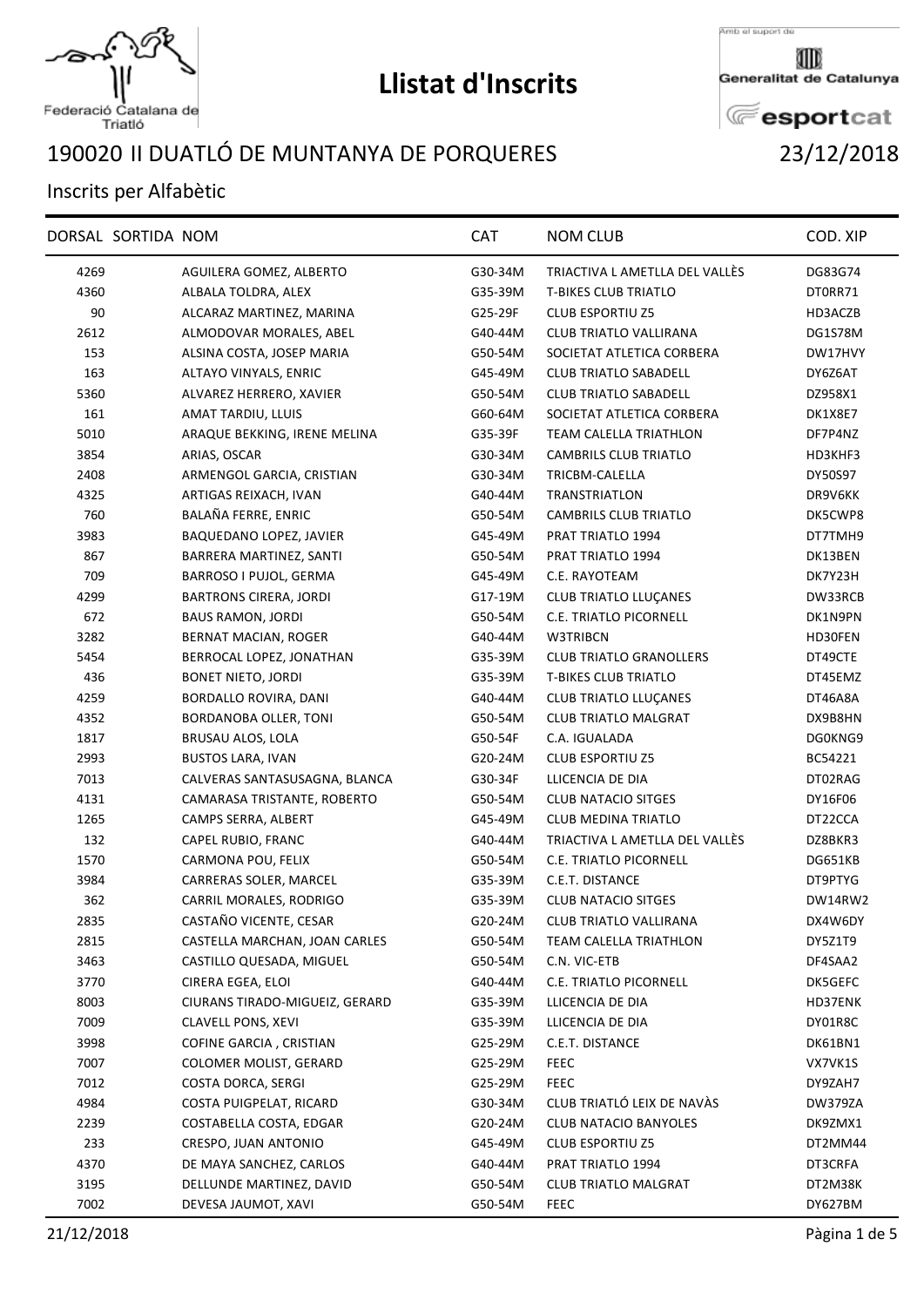|      | DORSAL SORTIDA NOM |                               | CAT     | <b>NOM CLUB</b>                | COD. XIP       |
|------|--------------------|-------------------------------|---------|--------------------------------|----------------|
| 4414 |                    | DIAZ LOPEZ, ALBERTO           | G35-39M | <b>TEAM CALELLA TRIATHLON</b>  | DG5P725        |
| 4260 |                    | DIETSHCE, FERNANDO            | G40-44M | TEAM CALELLA TRIATHLON         | DY69GB7        |
| 354  |                    | DOBAÑO LAZARO, VICTOR         | G45-49M | PRAT TRIATLO 1994              | DM6NG6R        |
| 2946 |                    | DOMINGO MAS, NARCIS           | G45-49M | CAMBRILS CLUB TRIATLO          | DT6DGDB        |
| 3196 |                    | DOMINGUEZ SANCHEZ, JOSE       | G45-49M | <b>CLUB TRIATLO MALGRAT</b>    | DG3XNT9        |
| 2582 |                    | <b>EGEA CORTES, RAQUEL</b>    | G35-39F | C.A. IGUALADA                  | DY9H80G        |
| 3919 |                    | ESCRIU MATEU, SERGI           | G40-44M | <b>CLUB TRIATLO SABADELL</b>   | CG88744        |
| 4371 |                    | FARRE CANADELL, BIEL          | G17-19M | <b>CLUB TRIATLO GRANOLLERS</b> | DT02R8H        |
| 4328 |                    | FARRE MOLL, GERARD            | G35-39M | TRI+9 EL MASNOU                | DG7VTP4        |
| 4123 |                    | FERNANDEZ FERNANDEZ, SANDRO   | G40-44M | CAMBRILS CLUB TRIATLO          | DX4PXNM        |
| 288  |                    | FERNANDEZ FUGAROLES, DAVID    | G40-44M | CLUB TRIATLÓ BAIX MONTSENY     | DM1BFHH        |
| 7011 |                    | FERNÁNDEZ LÓPEZ, ADRIANA      | G20-24F | <b>FEEC</b>                    | DY1NV6H        |
| 507  |                    | FERNANDEZ RIVERA, RUBEN       | G35-39M | C.E. RAYOTEAM                  | DN0KG68        |
| 3253 |                    | FERNANDEZ, OSCAR              | G45-49M | SOCIETAT ATLETICA CORBERA      | DY2E53W        |
| 707  |                    | FERRAN BENNSTROM, ENRIC       | G50-54M | CLUB NATACIO BANYOLES          | DG9HCXW        |
| 5146 |                    | FERRER CRUSELLES, NURIA       | G40-44F | <b>CLUB TRIATLO GRANOLLERS</b> | DY0WPY2        |
| 1647 |                    | FIDALGO LOPEZ, ANIBAL         | G40-44M | <b>CLUB MEDINA TRIATLO</b>     | DY614PC        |
| 4980 |                    | <b>FLORES DUQUE, ELIAS</b>    | G40-44M | INDEPENDIENTE                  | DG49TE3        |
| 2131 |                    | FORNS NADAL, ORIOL            | G35-39M | <b>CLUB TRIATLO GRANOLLERS</b> | DK5MD3P        |
| 2058 |                    | FREIXAS VILAGRAN, JORDI       | G40-44M | <b>CLUB NATACIO BANYOLES</b>   | DY6PAKH        |
| 1224 |                    | FREIXER ALSINA, FRANCESC      | G40-44M | <b>GRUP ESPORTIU ESTEVE</b>    | DW4VHNN        |
| 5062 |                    | FUENTES GONZALEZ, ANA         | G35-39F | TEAM CALELLA TRIATHLON         | DT2WMDD        |
| 4368 |                    | GABARRO MORENTE, GEORGINA     | G20-24F | C.A. IGUALADA                  | DT33RGN        |
| 1933 |                    | GANDIA MARTINEZ, ISABEL       | G60-64F | <b>CLUB ESPORTIU Z5</b>        | BC84478        |
| 4268 |                    | GAONA NUÑEZ, JULIO CESAR      | G25-29M | C.E.T. DISTANCE                | DT2SXFN        |
| 3060 |                    | GARCIA CANO, JOAN ANTONI      | G35-39M | CLUB NATACIO OLOT              | DM2F1NP        |
| 4363 |                    | <b>GARCIA CANO, RUBEN</b>     | G35-39M | <b>CLUB ESPORTIU Z5</b>        | DY8MB44        |
| 3699 |                    | GARCIA ESCRIBANO, JUAN LUIS   | G35-39M | <b>CLUB TRIATLO SABADELL</b>   | CB12527        |
| 2392 |                    | GARCIA MANZANERA, DAVID       | G40-44M | TEAM CALELLA TRIATHLON         | DT610FX        |
| 8002 |                    | GARCIA PÀRRAGA, NÚRIA         | G40-44F | LLICENCIA DE DIA               | DT540ES        |
| 4773 |                    | <b>GARCIA SOLER, FRANK</b>    | G45-49M | <b>OPTIMS CLUB TRIATLO</b>     | DT4BCN4        |
| 3368 |                    | GARCIA VILLODRES, MARC        | G20-24M | C. TRIATLO MONTORNES           | DX2XGGF        |
| 7006 |                    | GARZON AGUILA, QUIM           | G17-19M | LLICENCIA DE DIA               | HD30ZED        |
| 1264 |                    | GASCON PERIBAÑEZ, FRANCISCO   | G50-54M | PRAT TRIATLO 1994              | DZ2FABR        |
| 3273 |                    | <b>GILI GUAL, ANTONI</b>      | G55-59M | <b>CLUB TRIATLO GRANOLLERS</b> | KX69Z01        |
| 3697 |                    | GIMENEZ BELLOBI, JORDI        | G30-34M | C.E. RAYOTEAM                  | HT2KGCE        |
| 1274 |                    | <b>GISPERT PORCAR, XAVIER</b> | G45-49M | TRIACTIVA L AMETLLA DEL VALLÈS | DT0K7HR        |
| 3789 |                    | GOMEZ MUÑOZ, ANNA             | G30-34F | TEAM CALELLA TRIATHLON         | DY30N58        |
| 8007 |                    | GOMEZ SOLER, RAFAEL           | G45-49M | LLICENCIA DE DIA               | HB20PP2        |
| 2119 |                    | <b>GONZALEZ TOR, PAU</b>      | G35-39M | C.N. VIC-ETB                   | DG92N8W        |
| 4270 |                    | <b>GRIETEN, KEVIN</b>         | G35-39M | TEAM CALELLA TRIATHLON         | DY26WCA        |
| 3047 |                    | GÜELL LLURBA, AÏNA            | G25-29F | CAMBRILS CLUB TRIATLO          | DY1TD75        |
| 5413 |                    | GUTIERREZ GARCIA, KILIAN      | G25-29M | TRIACTIVA L AMETLLA DEL VALLÈS | DF3CYMA        |
| 2850 |                    | GUTIERREZ MUÑOZ, GABRIEL      | G40-44M | TEAM CALELLA TRIATHLON         | DY69GRP        |
| 8008 |                    | HERRÁEZ GUASCH, DAVID         | G40-44M | LLICENCIA DE DIA               | DT3YEWE        |
| 1095 |                    | HERRUZO FERNANDEZ, IVAN       | G40-44M | C.E. RAYOTEAM                  | DY1T24C        |
| 1351 |                    | HITOS CARMONA, JACINT         | G30-34M | TRI+9 EL MASNOU                | HD7T351        |
| 5888 |                    | <b>IGLESIAS MOLIST, ISAAC</b> | G35-39M | TEAM CALELLA TRIATHLON         | DK5YDVZ        |
| 2644 |                    | IZQUIERDO DELGADO, MIQUEL     | G30-34M | C.E. RAYOTEAM                  | DY3R95N        |
| 4313 |                    | JIMENEZ, ALEX                 | G40-44M | <b>T-BIKES CLUB TRIATLO</b>    | DW0D8PN        |
| 261  |                    | JIMENEZ HERNANDEZ, ALBERTO    | G45-49M | CLUB MEDINA TRIATLO            | DY19RKT        |
| 4281 |                    | JIMENEZ MONTES, LUIS          | G35-39M | C.A. IGUALADA                  | <b>HD334CG</b> |
| 5235 |                    | JORDA AMOR, RICARD            | G30-34M | <b>T-BIKES CLUB TRIATLO</b>    | DT2YVMM        |
| 794  |                    | JOVELLAR ORTEGA, JOFRE        | G35-39M | CLUB TRIATLÓ BAIX MONTSENY     | CD38874        |
| 4858 |                    | LLAMAS URBANO, RAFAEL         | G35-39M | <b>CLUB NATACIO SITGES</b>     | DY54FFR        |
| 720  |                    | LLANO TOURIS, JOSEP           | G40-44M | <b>CLUB TRIBANDA TRIATLO</b>   | HD933DZ        |
| 5899 |                    | LLEONART SUBIRANA, JOSEP      | G45-49M | PRAT TRIATLO 1994              | DW37CSV        |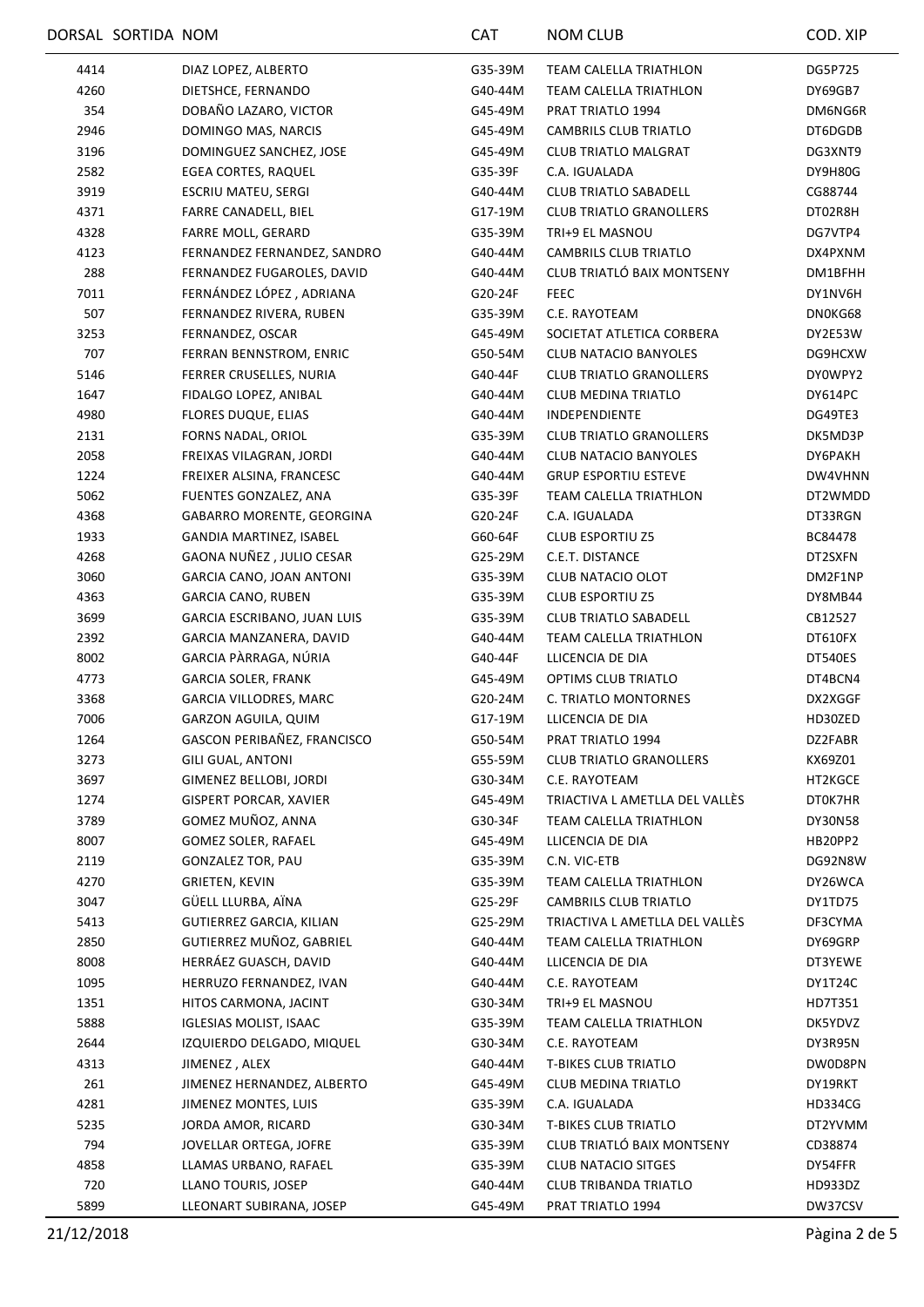|      | DORSAL SORTIDA NOM |                                | CAT     | <b>NOM CLUB</b>                      | COD. XIP       |
|------|--------------------|--------------------------------|---------|--------------------------------------|----------------|
| 4408 |                    | LLEVAT MATALLANA, MIQUEL       | G45-49M | CLUB VO2 TEAM                        | DT668R7        |
| 4047 |                    | LOPEZ FRIAS, EDUARD            | G35-39M | <b>CLUB TRIATLO GRANOLLERS</b>       | DY3AA7K        |
| 5898 |                    | LOPEZ MARISCAL, FRANCESC       | G30-34M | <b>CLUB MEDINA TRIATLO</b>           | HD94FDW        |
| 3410 |                    | LOPEZ POMA, DAVID              | G30-34M | <b>T-BIKES CLUB TRIATLO</b>          | DA1AYFC        |
| 3895 |                    | MADRONA VILA, XAVIER           | G30-34M | <b>CLUB TRIATLO LLUÇANES</b>         | DX5XMPM        |
| 3612 |                    | MALAGON LOPEZ, DAVID           | G40-44M | <b>CLUB TRIATLO GRANOLLERS</b>       | HT1BK08        |
| 8006 |                    | MARIN PERIS, ESTEBAN           | G45-49M | LLICENCIA DE DIA                     | BC70673        |
| 4077 |                    | MARTIN ALEGRE, MARTA           | G35-39F | <b>CLUB ESPORTIU Z5</b>              | <b>HE366W8</b> |
| 1159 |                    | MARTINEZ ALFONSO, MIGUEL ANGEL | G60-64M | PRAT TRIATLO 1994                    | DY5PZWR        |
| 3016 |                    | MARTINEZ BAQUERO, ORIOL        | G30-34M | C.E. CERDANYOLA A.T.                 | DY374S7        |
| 4350 |                    | MARTINEZ MEDINA, CRISTIAN      | G35-39M | <b>CLUB TRIATLO MALGRAT</b>          | HD1MFED        |
| 5295 |                    | MARTINEZ OSUNA, IVAN           | G20-24M | <b>CLUB TRIATLO LLUÇANES</b>         | DG2YZ92        |
| 6115 |                    | MARTINEZ RASCON, MARINA        | G25-29F | C.E. CERDANYOLA A.T.                 | DY57P84        |
| 5312 |                    | MARTINEZ RODRIGUEZ, FEDE       | G50-54M | <b>CLUB GASSS TRIATLO CERDANYOLA</b> | <b>HD0GDND</b> |
| 3997 |                    | MASIP ARAGONES, MONTSE         | G35-39F | <b>CLUB TRIATLO LLEIDA</b>           | DT2WYTG        |
| 7005 |                    | MATAS, ELOI                    | G17-19M | LLICENCIA DE DIA                     | DT02THB        |
| 599  |                    | MATEO GRAU, ALBERT             | G17-19M | C.E. RAYOTEAM                        | DA79BYF        |
| 4276 |                    | MAYA AGUDO, ISIDORO            | G30-34M | C.N. MOLINS DE REI                   | DZ7ZKG5        |
| 624  |                    | MAYNERIS PERXACHS, ORIOL       | G35-39M | CLUB TRIATLÓ BAIX MONTSENY           | HR60ZNH        |
| 435  |                    | MENDEZ VILLALVILLA, CARLOS     | G50-54M | SOCIETAT ATLETICA CORBERA            | HM252EN        |
| 5030 |                    | MENDOZA MORALES, SUSANA        | G20-24F | PRAT TRIATLO 1994                    | DA0WHP5        |
| 3051 |                    | MESTRE LUCAS, POL              | G25-29M | CAMBRILS CLUB TRIATLO                | HD2P3VN        |
| 4340 |                    | MILLARUELO ANGULO, SERGI       | G30-34M | TRICBM-CALELLA                       | VX3NXPB        |
| 1287 |                    | MIRO I PEREZ, JORDI            | G55-59M | <b>CLUB TRIATLO GRANOLLERS</b>       | DA62ET1        |
| 2315 |                    | MOLINA GIMENEZ, HECTOR         | G40-44M | W3TRIBCN                             | DT94S8N        |
| 185  |                    | MOLINA LOPEZ, MANEL            | G45-49M | C.E. TRIATLO PICORNELL               | CF54115        |
| 5627 |                    | MONFERRER BARBERÀ, MARTI       | G17-19M | CLUB TRIATLÓ BAIX MONTSENY           | DX47RWZ        |
| 8001 |                    | MORA PUYAL, ROGER              | G30-34M | LLICENCIA DE DIA                     | DT3KMK8        |
| 5053 |                    | MORENO CASTAÑEDA, NOEMI        | G40-44F | C.A. IGUALADA                        | DG3G0W2        |
| 2124 |                    | MORET MARTINEZ, IÑAKI          | G17-19M | ASS ESPORTIVA ROCKETS                | HA8H1P8        |
| 4212 |                    | MORILLO POLEY, MIGUEL          | G45-49M | C.E. CERDANYOLA A.T.                 | HE3RCHB        |
| 4870 |                    | MOUNIR EL MRABET, ISAM         | G30-34M | TRICBM-CALELLA                       | DT48FS5        |
| 3914 |                    | MOYANO HERRERO, JOEL           | G40-44M | <b>OPTIMS CLUB TRIATLO</b>           | DK3V7YH        |
| 3096 |                    | MUNNE MAS, LAURA               | G20-24F | C.E.T. DISTANCE                      | HD2681P        |
| 329  |                    | NAVARRETE JIMENEZ, ADRIA       | G17-19M | CLUB TRIATLÓ BAIX MONTSENY           | DG08VDG        |
| 5253 |                    | NAVARRO MARCOS, CRISTIAN       | G35-39M | CLUB ESPORTIU Z5                     | HT9SF2W        |
| 1589 |                    | NAVARRO VALLES, ENOC           | G40-44M | OPTIMS CLUB TRIATLO                  | DZ8T524        |
| 4278 |                    | NIETO PEDESCOLL, JOSEP         | G30-34M | CLUB TRIATLO ANDORRA                 | DR1C213        |
| 2664 |                    | OTAL DE SANROMA, DAVID         | G40-44M | <b>CLUB TRIATLO GRANOLLERS</b>       | DY0W34R        |
| 809  |                    | PADROS VERA, ORIOL             | G30-34M | C.E. RAYOTEAM                        | DG7Z3E9        |
| 2742 |                    | PAGES BARGALLO, ROGER          | G35-39M | C.E. RAYOTEAM                        | DK9RV1Y        |
| 3835 |                    | PALAU VILA, ERNEST             | G35-39M | <b>CLUB TRIATLO LLUÇANES</b>         | HD33GYR        |
| 961  |                    | PAREJA MOCHALES, ANTONIO       | G65-69M | <b>CLUB TRIATLO SABADELL</b>         | DZ6NX3F        |
| 4267 |                    | PARRA PÉREZ, SANDRA            | G40-44F | CAMBRILS CLUB TRIATLO                | DZ4V6AA        |
| 4321 |                    | PEREZ ALAMINO, MIGUEL ANGEL    | G40-44M | TRICBM-CALELLA                       | DW3K0YM        |
| 1921 |                    | PEREZ AYALA, MONTSERRAT        | G50-54F | C.E. CERDANYOLA A.T.                 | DZ4FVY1        |
| 1171 |                    | PEREZ LINDE, RAMON             | G40-44M | C.E. CERDANYOLA A.T.                 | DY06MM5        |
| 7014 |                    | PICAS FARRIOLS, RAMON          | G60-64M | <b>FEEC</b>                          | DG7M44V        |
| 4088 |                    | PICAS ZORRILLA, AINA           | G30-34F | <b>CLUB TRIATLO GRANOLLERS</b>       | DT405N1        |
| 2081 |                    | PIÑEIRO ADELL, IGNASI          | G35-39M | <b>CLUB TRIATLO MALGRAT</b>          | DT9H5MV        |
| 3003 |                    | PLA LORENTE, ALEX              | G40-44M | C.E. CERDANYOLA A.T.                 | DY1R0D9        |
| 7001 |                    | PLA, ARNAU                     | G17-19M | <b>FEEC</b>                          | DT4ZE0V        |
| 7004 |                    | PLANAGUMA OBRADORS, TONI       | G55-59M | LLICENCIA DE DIA                     | DY1FPT9        |
| 3558 |                    | PONS MUNILL, TERESA            | G45-49F | PRAT TRIATLO 1994                    | DG7W6DZ        |
| 3028 |                    | PRETEL MESA, JAVIER            | G40-44M | CLUB TRIATLO LLEIDA                  | HZ357D2        |
| 135  |                    | PUJOL CASTELLA, MARTI          | G17-19M | CLUB TRIATLO LLUÇANES                | DT3CM8Z        |
| 800  |                    | PUYAL MASGORET, ALBERT         | G60-64M | CLUB MEDINA TRIATLO                  | CE28483        |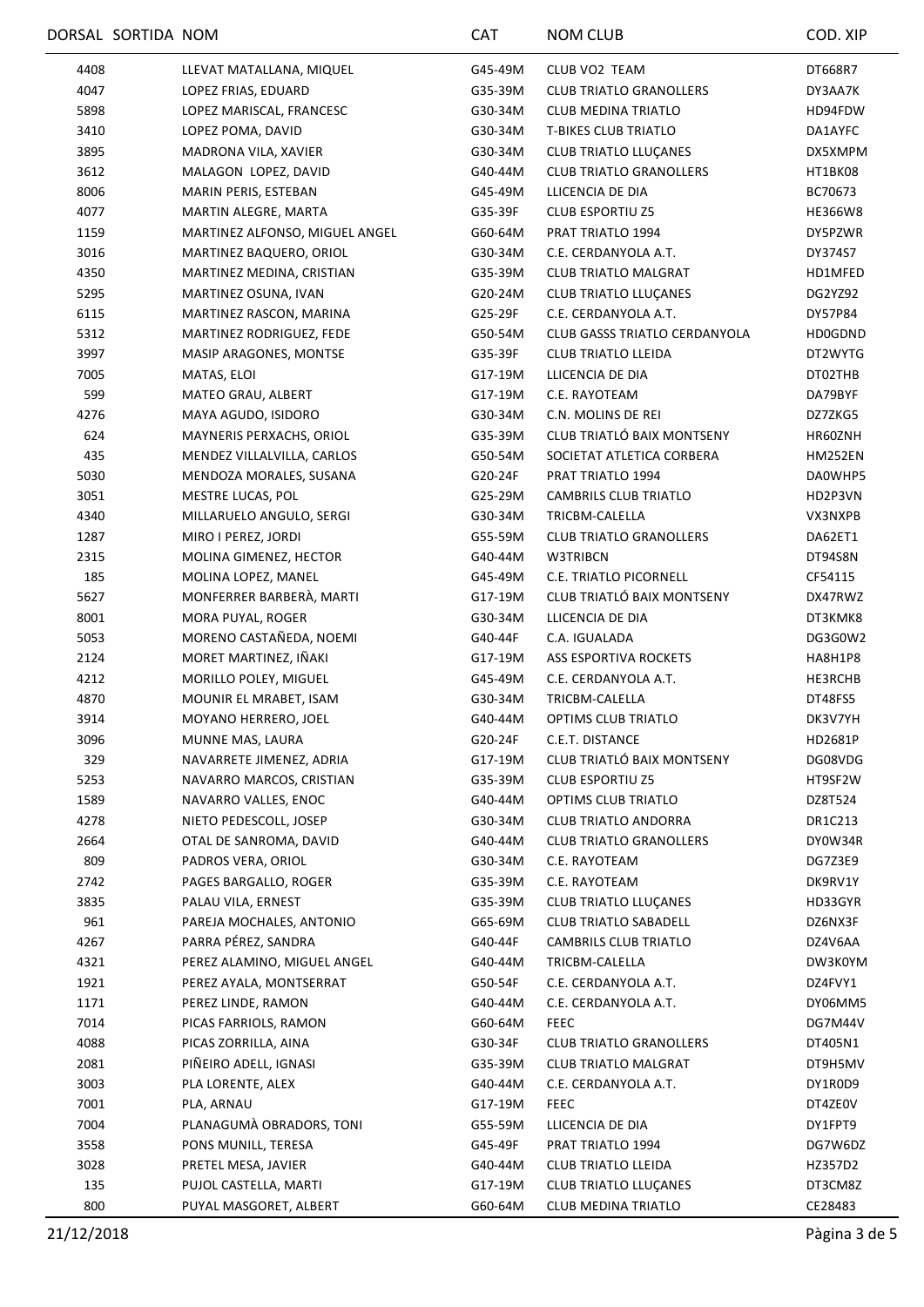|      | DORSAL SORTIDA NOM                 | CAT     | <b>NOM CLUB</b>                | COD. XIP       |
|------|------------------------------------|---------|--------------------------------|----------------|
| 5894 | QUER BURCH, GUILLEM                | G25-29M | CLUB NATACIO BANYOLES          | HG274A3        |
| 32   | <b>QUINTANAS PORT, PAU</b>         | G25-29M | <b>CLUB NATACIO BANYOLES</b>   | DT38XMH        |
| 4263 | QUIROGA PADILLA, SONIA             | G25-29F | <b>CLUB ESPORTIU Z5</b>        | DG2K8RR        |
| 673  | RAMIREZ ROLDAN, RAUL               | G40-44M | CAMBRILS CLUB TRIATLO          | DY35K6G        |
| 3331 | RAVENTOS AIXALA, IGNASI            | G30-34M | <b>TRANSTRIATLON</b>           | DM1NCDF        |
| 5244 | REIG PLANTALECH, JOAN              | G40-44M | CLUB NATACIO OLOT              | DK9S7HS        |
| 4330 | RELATS MOLINA, XAVIER              | G30-34M | C.N. VIC-ETB                   | <b>DK8M156</b> |
| 4119 | REYES NAVARRO, CARLOS              | G35-39M | TRIACTIVA L AMETLLA DEL VALLÈS | DK44M55        |
| 3218 | RIBA MASSANA, SERGI                | G40-44M | <b>CLUB NATACIO SITGES</b>     | DT977N9        |
| 4348 | RIBA PUIGORIOL, JOAN               | G17-19M | CLUB TRIATLO LLUÇANES          | HD728NA        |
| 996  | RIBOT TERRICABRAS, SANTI           | G55-59M | <b>CLUB TRIATLO GRANOLLERS</b> | DZ15P63        |
| 1463 | RIERA GOMEZ, ADRIA                 | G30-34M | TRICBM-CALELLA                 | DK34NVS        |
| 789  | RIOS CUADROS, JOSE ROQUE           | G55-59M | C.A. IGUALADA                  | HD7HEA8        |
| 4169 | RIUDAVETS VICTORY, NIL             | G20-24M | PRAT TRIATLO 1994              | DY2PHEP        |
| 3832 | ROJAS POCH, JORDI                  | G35-39M | TEAM CALELLA TRIATHLON         | DY6ZMAN        |
| 4121 | ROMAGOS VILA, GERARD               | G20-24M | <b>CLUB NATACIO BANYOLES</b>   | HD9SVHR        |
| 5944 | ROSSELLO GONZALEZ, JORDI           | G45-49M | <b>CLUB TRIATLO GRANOLLERS</b> | DY505FY        |
| 4876 | ROSSI, PATRICIO                    | G40-44M | <b>CLUB ESPORTIU Z5</b>        | DY569D2        |
| 4300 | ROURA GAROLERA, XEVI               | G35-39M | CLUB TRIATLO LLUÇANES          | VX30116        |
| 2534 | ROURA PEREZ, SILVIA                | G20-24F | PRAT TRIATLO 1994              | HW42KH4        |
| 916  | ROURA POL, ALBERT                  | G30-34M | <b>CLUB NATACIO BANYOLES</b>   | DT3EBM4        |
| 8004 | RUBI TRENCO, DANIEL                | G40-44M | LLICENCIA DE DIA               | DT2TFND        |
| 408  | RUIZ CATALAN, ANTONIO              | G50-54M | <b>CLUB TRIATLO BLANES</b>     | DK92T4K        |
| 1452 | RUIZ REYES, JOSE                   | G65-69M | <b>CLUB ESPORTIU Z5</b>        | DF2M9FP        |
| 4282 | SABATE MARQUEZ, LAIA               | G40-44F | <b>CAMBRILS CLUB TRIATLO</b>   | KX82NFY        |
| 4310 | SABATER, MARTINIA                  | G40-44M | <b>CLUB TRIATLO GRANOLLERS</b> | DK825YD        |
| 5446 | SALVADOR GIMENO, ROGER             | G40-44M | TRIACTIVA L AMETLLA DEL VALLES | HD64D9N        |
| 2933 | SALVADOR TREMOLEDA, JOAQUIN        | G40-44M | <b>CAMBRILS CLUB TRIATLO</b>   | DN87YT3        |
| 7008 | SALVATELLA SUREDA, JOSEP           | G25-29M | <b>FEEC</b>                    | DT49354        |
| 4120 | SAMPEDRO BAREA, JOSE               | G40-44M | CLUB TRIATLO VALLIRANA         | DG6E99E        |
| 3985 | SAMPEDRO BAREA, RAFAEL             | G40-44M | CLUB TRIATLO VALLIRANA         | HD1ZZCF        |
| 3167 | SAMPEDRO GONZALEZ, EMILIO          | G40-44M | CLUB TRIATLO VALLIRANA         | <b>DG0VGAR</b> |
| 3353 | SANCHEZ GRAU, SERGI                | G50-54M | <b>CLUB TRIATLO GRANOLLERS</b> | DY7P57N        |
| 4355 | SANDA PAZOS, JOSE                  | G45-49M | C.E. RAYOTEAM                  | DG7FBN3        |
| 196  | SARAROLS RAMSAY, LAURA             | G50-54F | <b>CLUB TRIATLO GRANOLLERS</b> | DW19W54        |
| 971  | SELLARES GONZALEZ, ALEIX           | G25-29M | <b>CLUB NATACIO SALLENT</b>    | CE61174        |
| 2487 | SEREROLS TORRAS, DAVID             | G25-29M | C.A. IGUALADA                  | DK0KTZ9        |
| 2503 | SERRA SUCARRATS, ABEL              | G17-19M | C.N. TERRASSA-CICLES MORENITO  | DK530S6        |
| 5989 | SOLA COLOMERA, ALBERT              | G35-39M | TGCBINN                        | DZ82D1Y        |
| 5225 | SOLER BLASCO, MARC                 | G40-44M | TEAM CALELLA TRIATHLON         | DT6VNNE        |
| 175  | SOLER SERRANO, JAUME               | G50-54M | <b>CLUB TRIATLO SABADELL</b>   | DZ12NZ2        |
| 224  | SOLEY CASTELLS, ALBERT             | G30-34M | <b>T-BIKES CLUB TRIATLO</b>    | DT9V5HT        |
| 1543 | SONO RAZURI, JESUS MANUEL          | G20-24M | PRAT TRIATLO 1994              | DZ6FA8Z        |
| 592  | SOPENA BERT, ROBERT                | G50-54M | CLUB TRIATLO SABADELL          | DW10H66        |
| 5941 | STENINGER GARÇON, ERIK GUILLEM     | G20-24M | PRAT TRIATLO 1994              | DG7N2V4        |
| 5353 | SUBIRANA SALABERT, FRANCESC XAVIER | G60-64M | <b>CLUB TRIATLO LLUÇANES</b>   | DK4CD0N        |
| 5138 | TERRADAS ILL, LAURA                | G25-29F | <b>CLUB TRIATLO GRANOLLERS</b> | DG5XKV7        |
| 129  | TORRENT RAMAL, ALEIX               | G40-44M | CLUB TRIATLÓ LEIX DE NAVÀS     | DT2MGKM        |
| 5619 | <b>TORRES GUTIERREZ, EMILIO</b>    | G55-59M | TEAM CALELLA TRIATHLON         | DZ1HDTH        |
| 1451 | TRENCHS ALFONSO, JAVI              | G35-39M | CAMBRILS CLUB TRIATLO          | DF02KCN        |
| 5486 | URETA LOPEZ, DAVID                 | G35-39M | OPTIMS CLUB TRIATLO            | DG9C5SC        |
| 4344 | VALLES LOPEZ, MANEL                | G45-49M | <b>CLUB ESPORTIU Z5</b>        | DT26X3R        |
| 2121 | VALLMAJO MICALO, MARC              | G30-34M | <b>CLUB NATACIO BANYOLES</b>   | DG2D3M6        |
| 6034 | VALLVERDU CORTADA, ANNA            | G20-24F | PRAT TRIATLO 1994              | DW2P9NT        |
| 8005 | VILA VALLS, MARC                   | G25-29M | LLICENCIA DE DIA               | DA5N457        |
| 3989 | VILLAR ARJONA, ROGER               | G20-24M | <b>CLUB NATACIO BANYOLES</b>   | CF64822        |
| 3954 | VILLAR YANEZ, PAU                  | G20-24M | ABSOLUT SPORT                  | DG3V4AK        |
|      |                                    |         |                                |                |